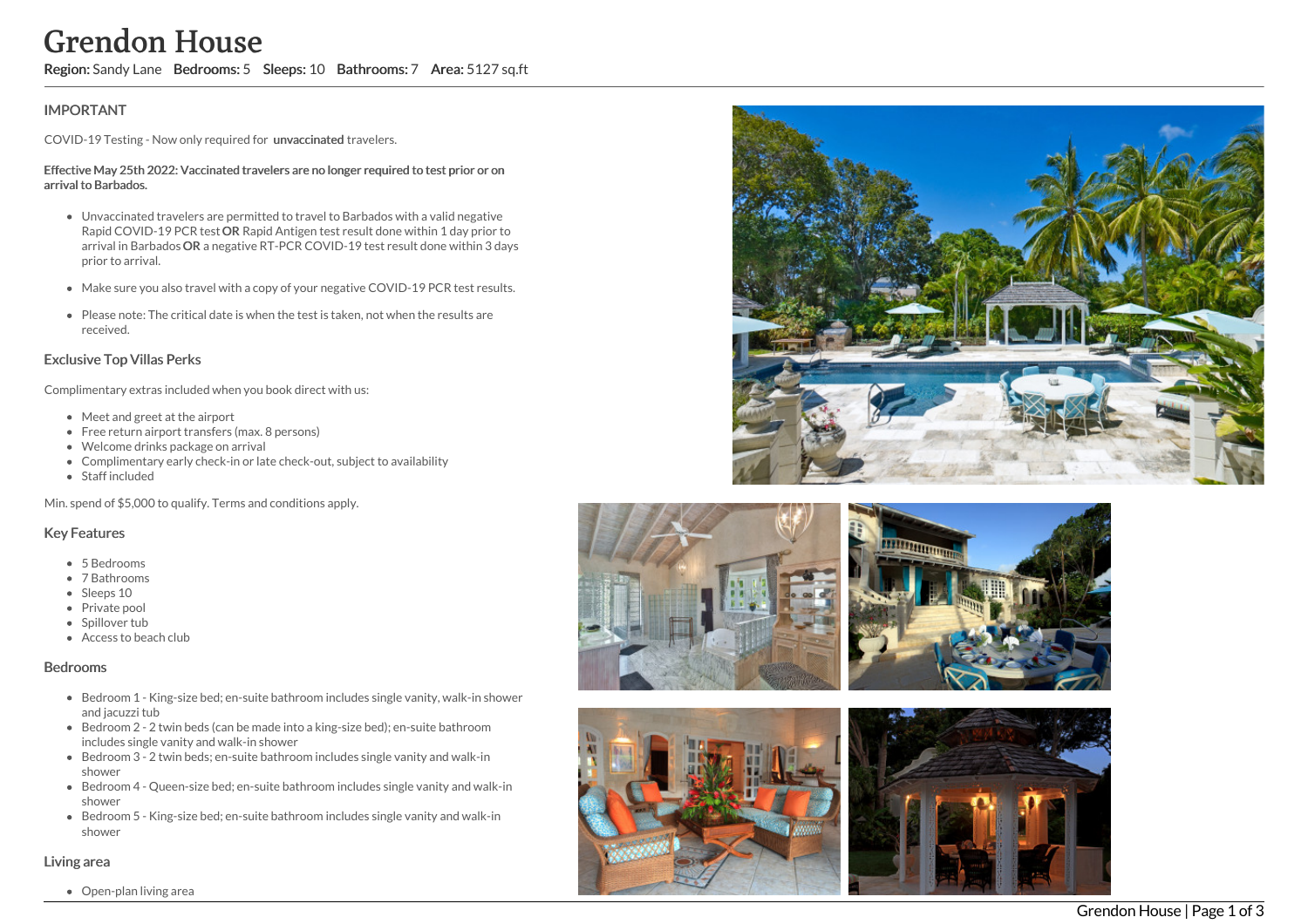- Fully equipped kitchen with breakfast nook
- Formal dining room with seating for 12
- Tastefully furnished living room with flat-screen TV and comfortable sofas
- Study area

#### Outside area

- Private saline pool
- Spillover tub
- Terrace
- Sunloungers surrounding the pool
- Gazebo to provide shaded area around the pool
- Alfresco dining area with BBQ
- Outdoor lounge area with sofas and coffee table
- Landscaped gardens
- Patio area upstairs which looks out onto the gardens has seating and a bar

## Home entertainment

- Flat-screen TV in living area
- Game room with ping pong table, large flat screen TV and table and chairs for card g a m e s

## General

- Complimentary wifi
- Safe
- Security system
- Bar/Wet Bar
- Cable/Satellite
- Wireless internet
- Gazebo
- Outdoor Dining
- Patio
- Pool
- Safe
- 
- TV<br>• A/C Bedrooms
- A/C Selective Room s

# Pool Area

- Large solar heated pool
- Jacuzzi
- Plunge pool
- Wonderful fountain feature
- Sun loungers

# S t a f f

- Housekeeper
- Maid/Laundress
- Chef. The private cook will prepare breakfast, lunch, and dinner meals that you choose based on your own personal tastes. Please enquire about staffing at your villa at the time of booking.